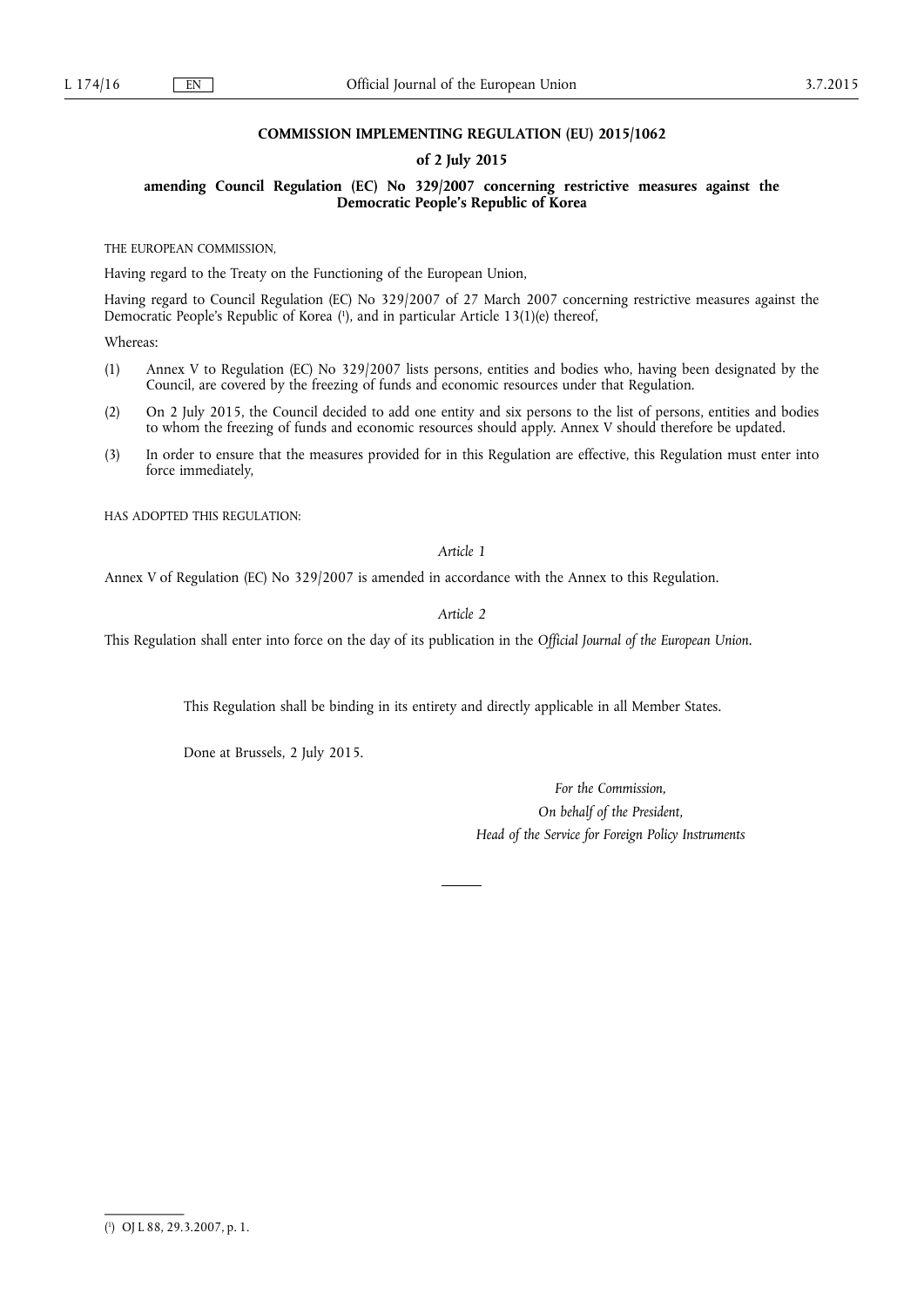## *ANNEX*

Annex V to Regulation (EC) No 329/2007 is amended as follows:

(a) The following entries are added under the heading 'C. Natural persons referred to in Article 6(2)(b)':

|                | Name (and possible<br>aliases) | Identifying information                         | Statement of Reasons                                                                                                                                                                   |
|----------------|--------------------------------|-------------------------------------------------|----------------------------------------------------------------------------------------------------------------------------------------------------------------------------------------|
| $^{\prime}1$ . | KIM Il-Su                      | Rahlstedter Strasse 83 a,<br>22149 Hamburg      | Authorised plenipotentiary representative of the EU-desig-<br>nated KNIC GmbH, acting on behalf of KNIC or at its direc-<br>tion.                                                      |
|                |                                | Date of birth: 2.9.1965                         |                                                                                                                                                                                        |
|                |                                | Place of birth: Pyongyang,<br><b>DPRK</b>       |                                                                                                                                                                                        |
| 2.             | KANG Song-Nam                  | Rahlstedter Strasse 83 a,<br>22149 Hamburg      | Authorised plenipotentiary representative of the EU-desig-<br>nated KNIC GmbH, acting on behalf of KNIC or at its direc-<br>tion.                                                      |
|                |                                | Date of birth: 5.7.1972                         |                                                                                                                                                                                        |
|                |                                | Place of birth: Pyongyang,<br><b>DPRK</b>       |                                                                                                                                                                                        |
| 3.             | CHOE Chun-Sik                  | Rahlstedter Strasse 83 a,<br>22149 Hamburg      | Authorised plenipotentiary representative of the EU-desig-<br>nated KNIC GmbH, acting on behalf of KNIC or at its direc-<br>tion.                                                      |
|                |                                | Date of birth: 23.12.1963                       |                                                                                                                                                                                        |
|                |                                | Place of birth: Pyongyang,<br><b>DPRK</b>       |                                                                                                                                                                                        |
|                |                                | Passport No 745132109.<br>Valid until 12.2.2020 |                                                                                                                                                                                        |
| 4.             | SIN Kyu-Nam                    | Date of birth: 12.9.1972                        | Head of department of KNIC Headquarters in Pyongyang<br>and former authorised plenipotentiary representative of<br>KNIC GmbH Hamburg. Acting on behalf of KNIC or at its<br>direction. |
|                |                                | Place of birth: Pyongyang,<br><b>DPRK</b>       |                                                                                                                                                                                        |
|                |                                | Passport No: PO472132950                        |                                                                                                                                                                                        |
| 5.             | PAK Chun-San                   | Date of birth: 18.12.1953                       | Head of Department of KNIC Headquarters in Pyongyang<br>and former authorised plenipotentiary representative of<br>KNIC GmbH Hamburg. Acting on behalf of KNIC or at its<br>direction. |
|                |                                | Place of birth: Phyongan,<br><b>DPRK</b>        |                                                                                                                                                                                        |
|                |                                | Passport No: PS472220097                        |                                                                                                                                                                                        |
| 6.             | SO Tong Myong                  | Date of birth: 10.9.1956                        | Managing Director of KNIC Gmbh Hamburg, acting on be-<br>half of KNIC or at its direction.                                                                                             |